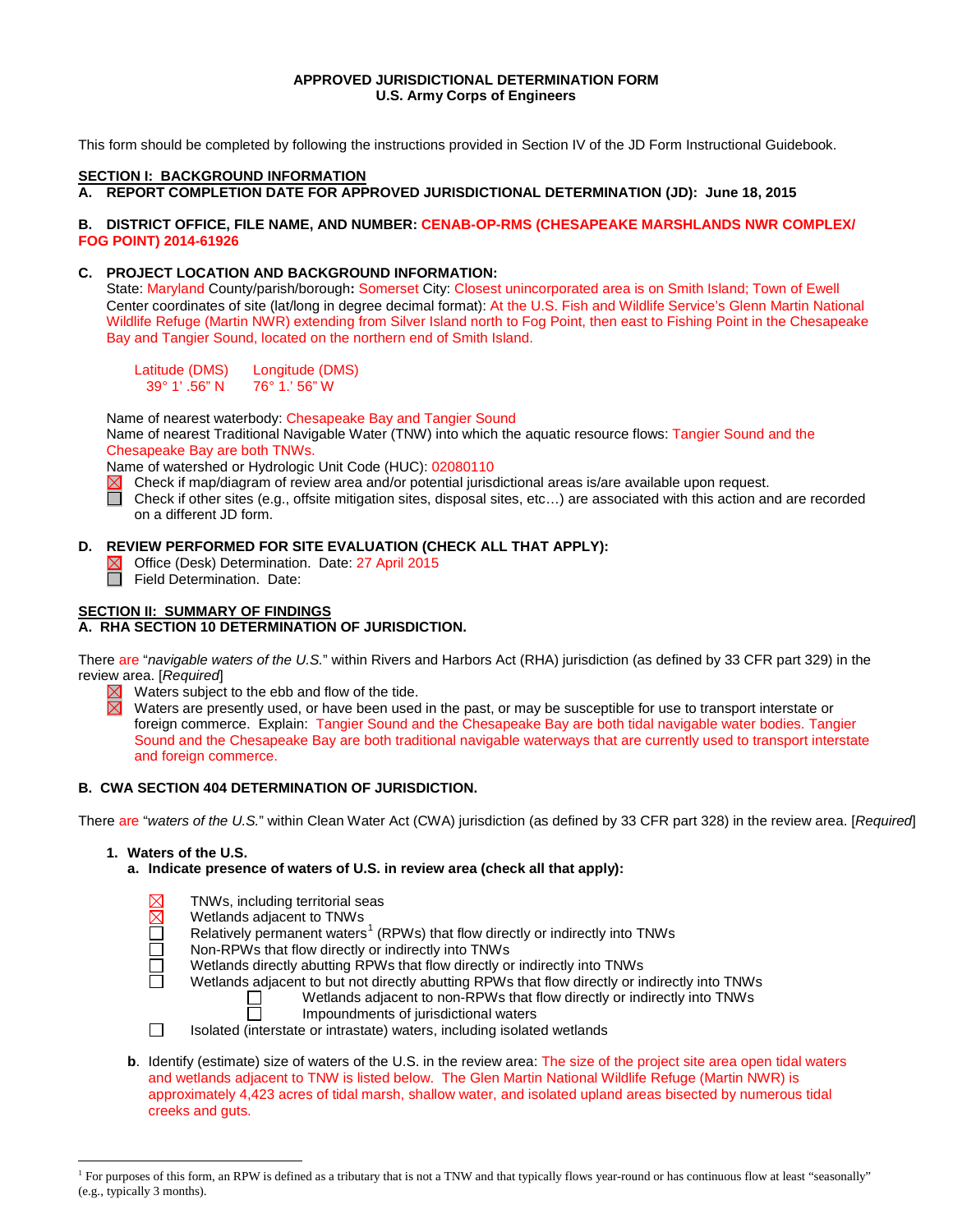Reach A: No work proposed Reach B: 4.20 acres Reach C: 4.58 acres Reach D: 2.21 acres Reach E: 1.31 acres Reach F: 3.67 acres

Non-wetland waters: linear feet: 21,000 linear feet of estuarine shoreline and/or 696,960 square foot (16-acre) area of tidal waters.

Wetlands: 5,882 square foot (0.13 acre) area of existing tidal fringe marsh impacted. Cowardin classification: E2EM1P tidal flat high/ low marsh geomorphic position.

- **c. Limits (boundaries) of jurisdiction** based on: Approximate MHW shoreline/high tide line. Elevation of established OHWM (if known):
- **2. Non-regulated waters/wetlands (check if applicable): [2](#page-1-0)**
	- Potentially jurisdictional waters and/or wetlands were assessed within the review area and determined to be not jurisdictional. Explain:

## **SECTION III: CWA ANALYSIS**

## **A. TNWs AND WETLANDS ADJACENT TO TNWs**

**The agencies will assert jurisdiction over TNWs and wetlands adjacent to TNWs. If the aquatic resource is a TNW, complete Section III.A.1 and Section III.D.1. only; if the aquatic resource is a wetland adjacent to a TNW, complete Sections III.A.1 and 2 and Section III.D.1.; otherwise, see Section III.B below**.

## **1. TNW**

Identify TNW: Tangier Sound and the Chesapeake Bay are both TNWs.

Summarize rationale supporting determination: During the last low stand in sea level, about 15,000 years ago, the main channel of Chesapeake Bay and Tangier Sound were meandering rivers that exited into the Atlantic Ocean at Cape Charles, Virginia. Smith Island is part of a chain of islands that form the western Boundary of Tangier Sound.

#### **2. Wetland adjacent to TNW**

Summarize rationale supporting conclusion that wetland is "adjacent": Approximately 696,960 square foot (16-acre) area of existing tidal salt marsh is adjacent to Martin NWR. These wetlands have a direct and continuous surface water connection to Tangier Sound and the larger Chesapeake Bay, both TNWs and are twice daily influenced by the tide. The definition of a(7) waters includes all wetlands adjacent to any water body defined as a water of the U.S. in paragraphs (a)(1) through (a)(6). Therefore the Corps has jurisdiction over the area of wetlands adjacent and abutting to traditional navigable waters of Tangier Sound and the Chesapeake Bay.

Transitioning from the back barrier marsh and dune systems are scattered upland features with vast expanses of tidal marsh. These upland habitats provide nesting for wading birds and other colonial waterbirds, waterfowl, and raptors. These are wooded uplands. During high stands in sea level the coast was a shallow marine/estuarine system where sands, silts and clays were eroded from older strata and redeposited in tidal flats, sand bars and other depositional environments that later became uplands as the sea receded. Over a large portion of the study area a sandy overwash berm resides near the shoreline. Where vegetated, this berm is characterized by orache (*Atriplex patula*), seaside goldenrod (*Solidago sempervirens*), saltmarsh fleabane (*Pluchea purpurascens*), cocklebur (*Xanthium strumarium*), American beach grass (*Ammophila breviligulata*), and switchgrass (*Panicum virgatum*) [3](#page-1-1) . For a wetland adjacent to a TNW, adjacent means "bordering, neighboring or contigous." Wetlands separated from other waters of the U.S. by manmade dikes or barriers, natural river berms, beach dunes, and the like are also adjacent. Beach dunes and the like are adjacent waters of the U.S. There is a significant nexus due to the physical, chemical and biological proximity of these waters to down slope intertidal, tidal and subtidal wetland province typical of lower-eastern shore and mid-bay Chesapeake Bay islands.

## **B. CHARACTERISTICS OF TRIBUTARY (THAT IS NOT A TNW) AND ITS ADJACENT WETLANDS (IF ANY):**

**This section summarizes information regarding characteristics of the tributary and its adjacent wetlands, if any, and it helps determine whether or not the standards for jurisdiction established under** *Rapanos* **have been met.** 

 $\overline{a}$ 

<span id="page-1-0"></span><sup>2</sup> Supporting documentation is presented in Section III.F.

<span id="page-1-1"></span><sup>3</sup> **U.S. Fish and Wildlife Service Final Environmental Assessment – Fog Point Living Shoreline Project, Sandy Resiliency #31 Martin National Wildlife Refuge, Somerset County, Maryland.**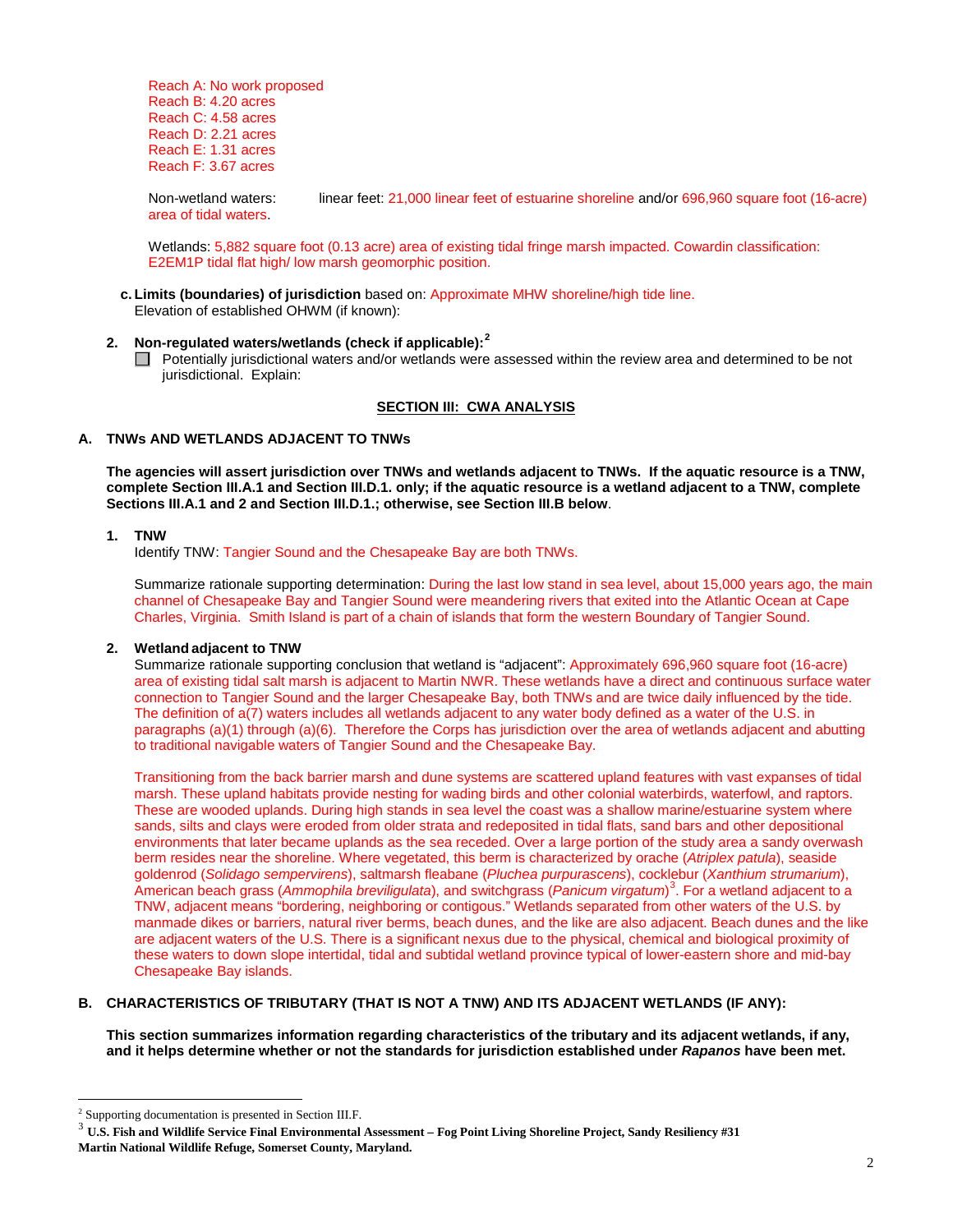**The agencies will assert jurisdiction over non-navigable tributaries of TNWs where the tributaries are "relatively permanent waters" (RPWs), i.e. tributaries that typically flow year-round or have continuous flow at least seasonally (e.g., typically 3 months). A wetland that directly abuts an RPW is also jurisdictional. If the aquatic resource is not a TNW, but has year-round (perennial) flow, skip to Section III.D.2. If the aquatic resource is a wetland directly abutting a tributary with perennial flow, skip to Section III.D.4.** 

A wetland that is adjacent to but that does not directly abut an RPW requires a significant nexus evaluation. Corps districts and EPA regions will include in the record any available information that documents the existence of a significant nexus between a relatively permanent tributary that is not perennial (and its adjacent wetlands if any) and a traditional navigable water, even though a significant nexus finding is not required as a matter of law.

If the waterbody<sup>[4](#page-2-0)</sup> is not an RPW, or a wetland directly abutting an RPW, a JD will require additional data to determine if the waterbody has a significant nexus with a TNW. If the tributary has adjacent wetlands, the significant nexus evaluation must consider the tributary **in combination with all of its adjacent wetlands. This significant nexus evaluation that combines, for analytical purposes, the tributary and all of its adjacent wetlands is used whether the review area identified in the JD request is the tributary, or its adjacent wetlands, or both. If the JD covers a tributary with adjacent wetlands, complete Section III.B.1 for the tributary, Section III.B.2 for any onsite wetlands, and Section III.B.3 for all wetlands adjacent to that tributary, both onsite and offsite. The determination whether a significant nexus exists is determined in Section III.C below.**

**1. Characteristics of non-TNWs that flow directly or indirectly into TNW**

# **(i) General Area Conditions:**

Watershed size: Drainage area: **Pick List** Average annual rainfall: inches Average annual snowfall: inches

## **(ii) Physical Characteristics:**

 $\overline{a}$ 

(a) Relationship with TNW: Tributary flows directly into TNW. Tributary flows through **Pick List** tributaries before entering TNW.

| Project waters are <b>Pick List</b> river miles from TNW.             |  |
|-----------------------------------------------------------------------|--|
| Project waters are Pick List river miles from RPW.                    |  |
| Project waters are <b>Pick List</b> aerial (straight) miles from TNW. |  |
| Project waters are Pick List aerial (straight) miles from RPW.        |  |
| Project waters cross or serve as state boundaries. Explain:           |  |

Identify flow route to TNW<sup>[5](#page-2-1)</sup>: Tributary stream order, if known:

- (b) General Tributary Characteristics (check all that apply):<br>
Tributary is:  $\Box$  Natural **Tributary** is:
	- □ Artificial (man-made). Explain:  $\Box$  Manipulated (man-altered). Explain:

**Tributary** properties with respect to top of bank (estimate): Average width: Average depth: feet Average side slopes: **Pick List.** 

Primary tributary substrate composition (check all that apply):

|                                                                                 | Primary modiary substrate composition (check all that apply). |  |  |  |
|---------------------------------------------------------------------------------|---------------------------------------------------------------|--|--|--|
|                                                                                 | Sands<br><b>Silts</b><br>l Concrete                           |  |  |  |
|                                                                                 | l Cobbles<br>∃ Gravel<br>Muck                                 |  |  |  |
|                                                                                 | l Bedrock<br>Vegetation. Type/% cover:                        |  |  |  |
|                                                                                 | $\Box$ Other. Explain:                                        |  |  |  |
|                                                                                 |                                                               |  |  |  |
| Tributary condition/stability [e.g., highly eroding, sloughing banks]. Explain: |                                                               |  |  |  |
| Presence of run/riffle/pool complexes. Explain:                                 |                                                               |  |  |  |
|                                                                                 | Tributary geometry: Pick List                                 |  |  |  |
|                                                                                 | Tributary gradient (approximate average slope):<br>%          |  |  |  |
|                                                                                 |                                                               |  |  |  |

<span id="page-2-0"></span><sup>4</sup> Note that the Instructional Guidebook contains additional information regarding swales, ditches, washes, and erosional features generally and in the arid West.

<span id="page-2-1"></span> $<sup>5</sup>$  Flow route can be described by identifying, e.g., tributary a, which flows through the review area, to flow into tributary b, which then flows into TNW.</sup>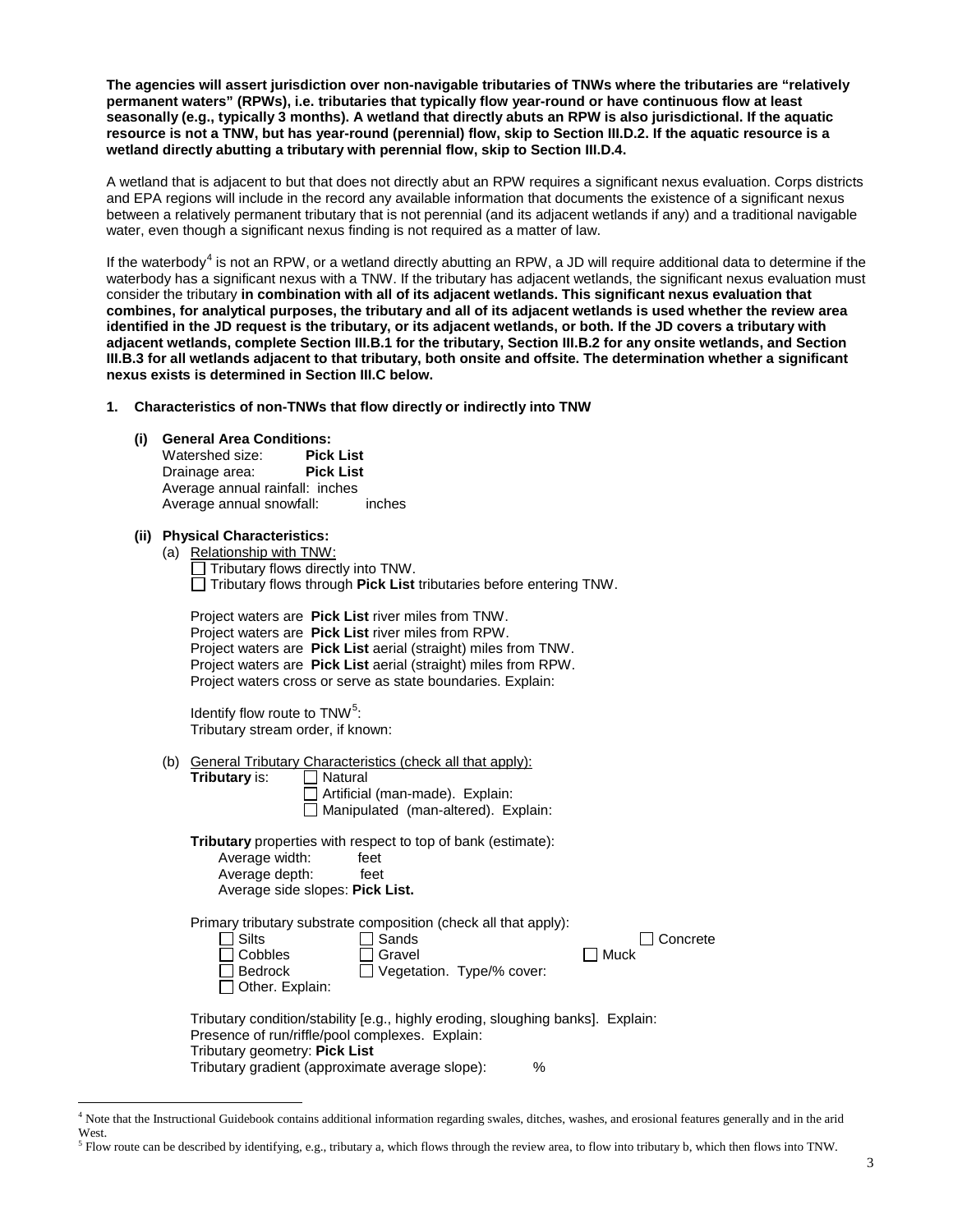(c) Flow:

Surface flow is: **Pick List.** Characteristics: Subsurface flow: **Pick List**. Explain findings:  $\Box$  Dye (or other) test performed:

Tributary has (check all that apply):

| Bed and banks                                                                                                                                                                                                                                                                                 |                                                                                                                                                                                                                         |
|-----------------------------------------------------------------------------------------------------------------------------------------------------------------------------------------------------------------------------------------------------------------------------------------------|-------------------------------------------------------------------------------------------------------------------------------------------------------------------------------------------------------------------------|
| $\Box$ OHWM <sup>6</sup> (check all indicators that apply):                                                                                                                                                                                                                                   |                                                                                                                                                                                                                         |
| clear, natural line impressed on the bank<br>changes in the character of soil<br>shelving<br>vegetation matted down, bent, or absent<br>leaf litter disturbed or washed away<br>sediment deposition<br>water staining<br>other (list):<br>Discontinuous OHWM. <sup>7</sup> Explain:<br>$\Box$ | the presence of litter and debris<br>destruction of terrestrial vegetation<br>the presence of wrack line<br>sediment sorting<br>scour<br>multiple observed or predicted flow events<br>abrupt change in plant community |
|                                                                                                                                                                                                                                                                                               | If factors other than the OHWM were used to determine lateral extent of CWA jurisdiction (chec                                                                                                                          |

 $\mathop{\mathsf{Iner}}\nolimits$  rand the OHWM were used to determine lateral extent of CWA jurisdiction (check all that apply):

| High Tide Line indicated by:                     | Mean High Water Mark indicated by:                   |
|--------------------------------------------------|------------------------------------------------------|
| $\Box$ oil or scum line along shore objects      | survey to available datum;                           |
| $\Box$ fine shell or debris deposits (foreshore) | $\Box$ physical markings:                            |
| physical markings/characteristics                | $\Box$ vegetation lines/changes in vegetation types. |
| tidal gauges                                     |                                                      |
| $\top$ other (list):                             |                                                      |

## **(iii) Chemical Characteristics:**

Characterize tributary (e.g., water color is clear, discolored, oily film; water quality; general watershed characteristics, etc.). Explain:

Identify specific pollutants, if known:

# **(iv) Biological Characteristics. Channel supports (check all that apply):**

- $\Box$  Riparian corridor. Characteristics (type, average width):
- $\overline{\Box}$  Wetland fringe. Characteristics:
- $\Box$  Habitat for:

Federally Listed species. Explain findings:

- $\Box$  Fish/spawn areas. Explain findings:
- $\Box$  Other environmentally-sensitive species. Explain findings:

 $\Box$  Aquatic/wildlife diversity. Explain findings:

# **2. Characteristics of wetlands adjacent to non-TNW that flow directly or indirectly into TNW**

## **(i) Physical Characteristics:**

- (a) General Wetland Characteristics:
- Properties:

 $\overline{a}$ 

Wetland size: acres Wetland type. Explain: Wetland quality. Explain: Project wetlands cross or serve as state boundaries. Explain:

(b) General Flow Relationship with Non-TNW: Flow is: **Pick List**. Explain:

Surface flow is**: Pick List** 

<span id="page-3-1"></span><span id="page-3-0"></span><sup>&</sup>lt;sup>6</sup>A natural or man-made discontinuity in the OHWM does not necessarily sever jurisdiction (e.g., where the stream temporarily flows underground, or where the OHWM has been removed by development or agricultural practices). Where there is a break in the OHWM that is unrelated to the waterbody's flow regime (e.g., flow over a rock outcrop or through a culvert), the agencies will look for indicators of flow above and below the break. <sup>7</sup>  $\overline{^{7}}$ Ibid.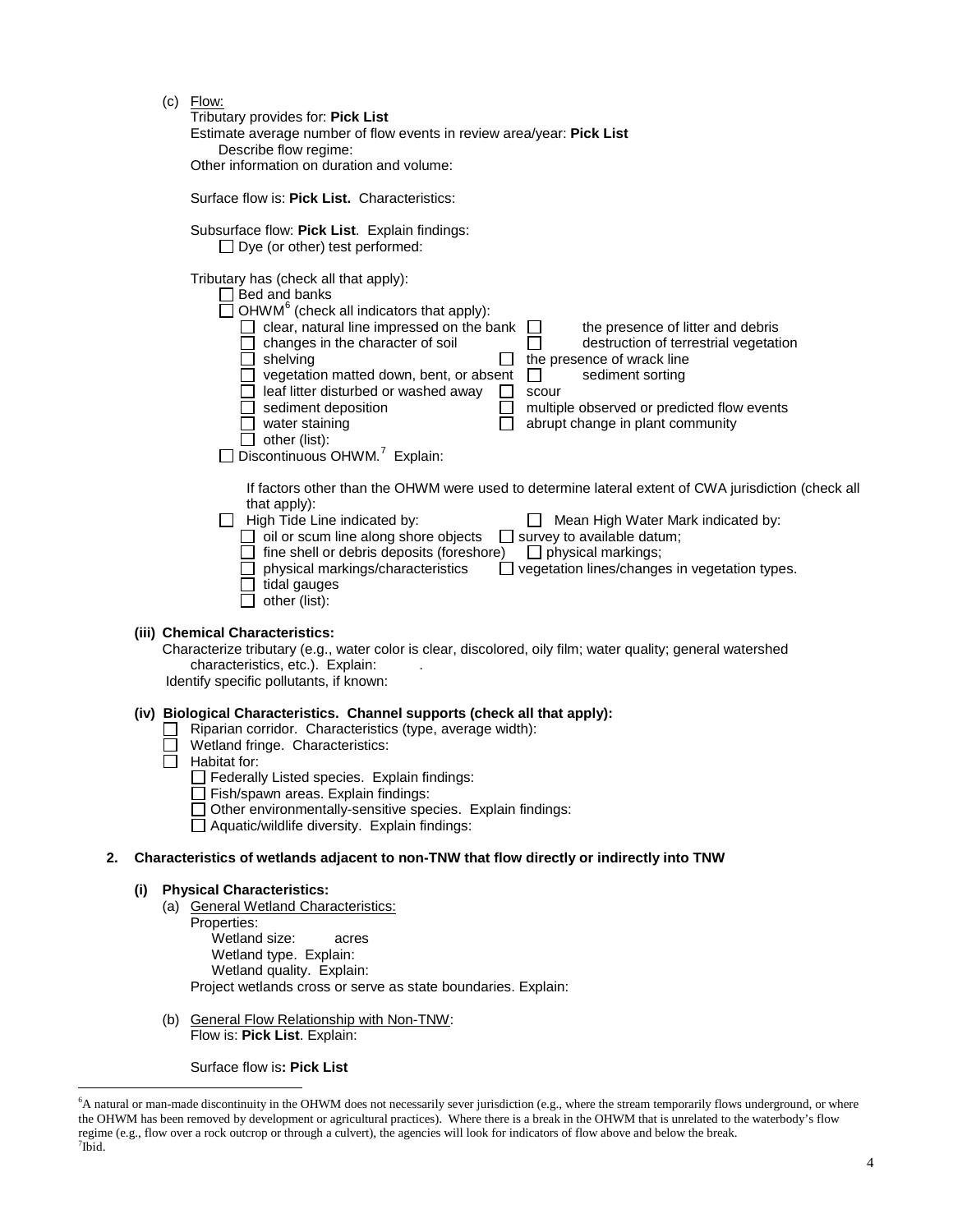Characteristics:

Subsurface flow: **Pick List**. Explain findings:  $\Box$  Dye (or other) test performed:

- (c) Wetland Adjacency Determination with Non-TNW:
	- $\Box$  Directly abutting
	- $\Box$  Not directly abutting
		- Discrete wetland hydrologic connection. Explain:
		- Ecological connection. Explain:
		- $\Box$  Separated by berm/barrier. Explain:
- (d) Proximity (Relationship) to TNW

Project wetlands are **Pick List** river miles from TNW. Project waters are **Pick List** aerial (straight) miles from TNW. Flow is from: **Pick List.** Estimate approximate location of wetland as within the **Pick List** floodplain.

# **(ii) Chemical Characteristics:**

Characterize wetland system (e.g., water color is clear, brown, oil film on surface; water quality; general watershed characteristics; etc.). Explain:

Identify specific pollutants, if known:

# **(iii) Biological Characteristics. Wetland supports (check all that apply):**

- Riparian buffer. Characteristics (type, average width):
- Vegetation type/percent cover. Explain:
- $\Box$ Habitat for:
	- $\Box$  Federally Listed species. Explain findings:
	- $\Box$  Fish/spawn areas. Explain findings:
	- $\Box$  Other environmentally-sensitive species. Explain findings:
	- $\overline{\Box}$  Aquatic/wildlife diversity. Explain findings:

# **3. Characteristics of all wetlands adjacent to the tributary (if any)**

All wetland(s) being considered in the cumulative analysis: **Pick List** ) acres in total are being considered in the cumulative analysis. For each wetland, specify the following:

Directly abuts? (Y/N) Size (in acres) Directly abuts? (Y/N) Size (in acres)

Summarize overall biological, chemical and physical functions being performed:

# **C. SIGNIFICANT NEXUS DETERMINATION**

**A significant nexus analysis will assess the flow characteristics and functions of the tributary itself and the functions performed by any wetlands adjacent to the tributary to determine if they significantly affect the chemical, physical, and biological integrity of a TNW. For each of the following situations, a significant nexus exists if the tributary, in combination with all of its adjacent wetlands, has more than a speculative or insubstantial effect on the chemical, physical and/or biological integrity of a TNW. Considerations when evaluating significant nexus include, but are not limited to the volume, duration, and frequency of the flow of water in the tributary and its proximity to a TNW, and the functions performed by the tributary and all its adjacent wetlands. It is not appropriate to determine significant nexus based solely on any specific threshold of distance (e.g. between a tributary and its adjacent wetland or between a tributary and the TNW). Similarly, the fact an adjacent wetland lies within or outside of a floodplain is not solely determinative of significant nexus.** 

## **Draw connections between the features documented and the effects on the TNW, as identified in the** *Rapanos* **Guidance and discussed in the Instructional Guidebook. Factors to consider include, for example:**

- Does the tributary, in combination with its adjacent wetlands (if any), have the capacity to carry pollutants or flood waters to TNWs, or to reduce the amount of pollutants or flood waters reaching a TNW?
- Does the tributary, in combination with its adjacent wetlands (if any), provide habitat and lifecycle support functions for fish and other species, such as feeding, nesting, spawning, or rearing young for species that are present in the TNW?
- Does the tributary, in combination with its adjacent wetlands (if any), have the capacity to transfer nutrients and organic carbon that support downstream foodwebs?
- Does the tributary, in combination with its adjacent wetlands (if any), have other relationships to the physical, chemical, or biological integrity of the TNW?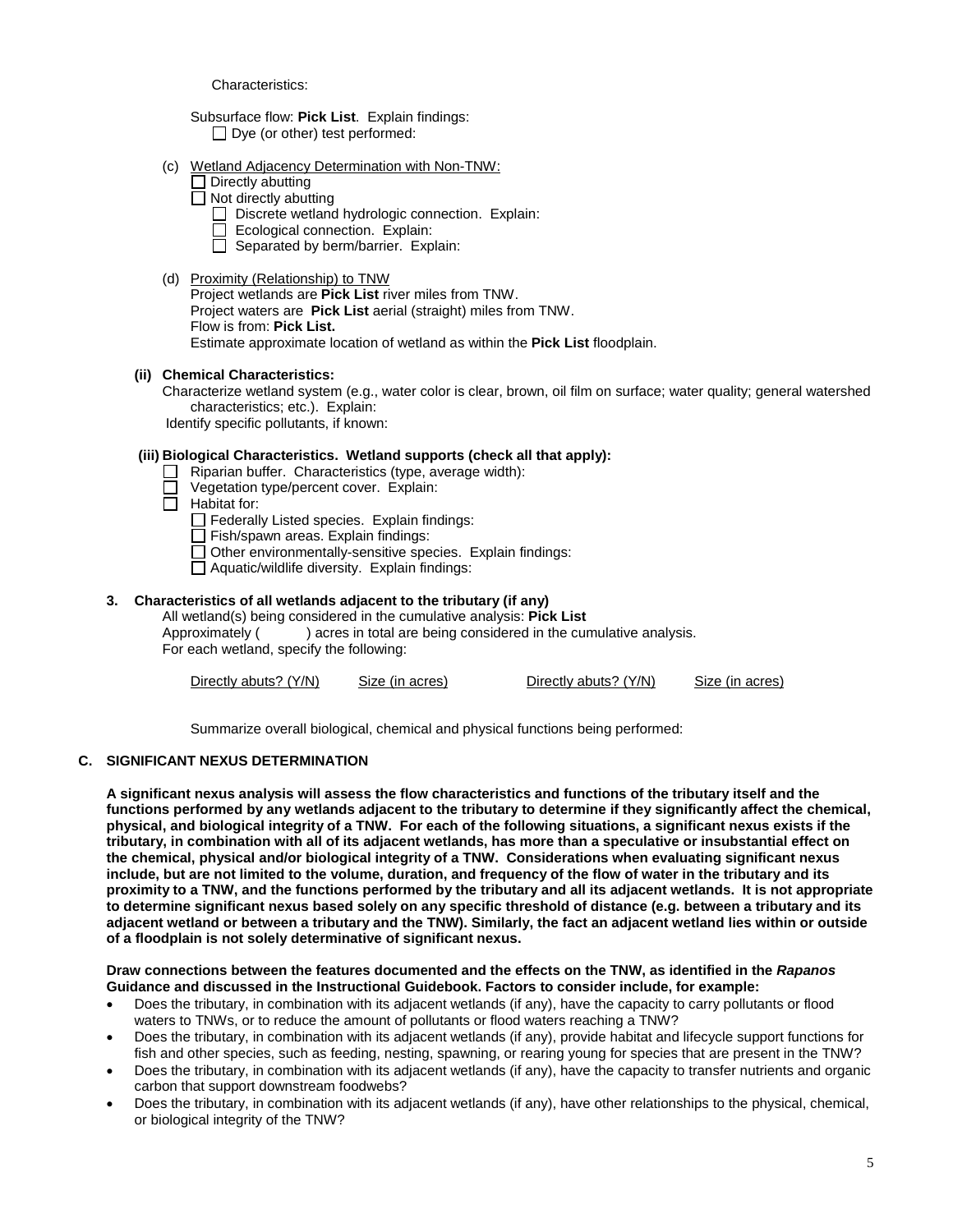**Note: the above list of considerations is not inclusive and other functions observed or known to occur should be documented below:**

- **1. Significant nexus findings for non-RPW that has no adjacent wetlands and flows directly or indirectly into TNWs.** Explain findings of presence or absence of significant nexus below, based on the tributary itself, then go to Section III.D:
- **2. Significant nexus findings for non-RPW and its adjacent wetlands, where the non-RPW flows directly or indirectly into TNWs.** Explain findings of presence or absence of significant nexus below, based on the tributary in combination with all of its adjacent wetlands, then go to Section III.D:
- **3. Significant nexus findings for wetlands adjacent to an RPW but that do not directly abut the RPW.** Explain findings of presence or absence of significant nexus below, based on the tributary in combination with all of its adjacent wetlands, then go to Section III.D:

## **D. DETERMINATIONS OF JURISDICTIONAL FINDINGS. THE SUBJECT WATERS/WETLANDS ARE (CHECK ALL THAT APPLY):**

**TNWs and Adjacent Wetlands.** Check all that apply and provide size estimates in review area: The size of the project site area open tidal waters and wetlands adjacent and abutting TNWs are indicated below.

**1.**

 $\boxtimes$  TNWs: linear feet width (ft), Or, 696,960 square foot (16-acre) area of tidal waters.  $\boxtimes$  Wetlands adiacent to TNWs: 5,882 square foot (0.13 acre) area of existing tidal fringe marsh impacted.

Transitioning from the back barrier marsh and dune systems are beach/dune features are scattered upland features with vast expanses of tidal marsh. These upland habitats provide nesting for wading birds and other colonial waterbirds, waterfowl, and raptors. These are wooded uplands. During high stands in sea level the coast was a shallow marine/estuarine system where sands, silts and clays were eroded from older strata and redeposited in tidal flats, sand bars and other depositional environments that later became uplands as the sea receded. Over a large portion of the study area a sandy overwash berm resides near the shoreline. Where vegetated, this berm is characterized by orache (*Atriplex patula*), seaside goldenrod (*Solidago sempervirens*), saltmarsh fleabane (*Pluchea purpurascens*), cocklebur (*Xanthium strumarium*), American beach grass (*Ammophila breviligulata*), and switchgrass (*Panicum virgatum*) [8](#page-5-0) . For a wetland adjacent to a TNW, adjacent means "bordering, neighboring or contigous." Wetlands separated from other waters of the U.S. by manmade dikes or barriers, natural river berms, beach dunes, and the like are also adjacent. Beach dunes and the like are adjacent waters of the U.S. There is a significant nexus due to the physical, chemical and biological proximity of these waters to down slope intertidal, tidal and subtidal wetland province typical of lower-eastern shore and mid-bay Chesapeake Bay islands.

## **2. RPWs that flow directly or indirectly into TNWs.**

- Tributaries of TNWs where tributaries typically flow year-round are jurisdictional. Provide data and rationale indicating that tributary is perennial:
- □ Tributaries of TNW where tributaries have continuous flow "seasonally" (e.g., typically three months each year) are jurisdictional. Data supporting this conclusion is provided at Section III.B. Provide rationale indicating that tributary flows seasonally:

Provide estimates for jurisdictional waters in the review area (check all that apply):<br>  $\Box$  Tributary waters: linear feet width (ft).

- linear feet width (ft).
- $\Box$  Other non-wetland waters: acres.

<span id="page-5-2"></span>Identify type(s) of waters:

# **3. Non-RPWs[9](#page-5-1) that flow directly or indirectly into TNWs.**

□ Waterbody that is not a TNW or an RPW, but flows directly or indirectly into a TNW, and it has a significant nexus with a TNW is jurisdictional. Data supporting this conclusion is provided at Section III.C.

Provide estimates for jurisdictional waters within the review area (check all that apply):<br>  $\Box$  Tributary waters: linear feet width (ft).

- $\Box$  Tributary waters:
- □ Other non-wetland waters: acres.
	- Identify type(s) of waters:

# **4. Wetlands directly abutting an RPW that flow directly or indirectly into TNWs.**

 $\Box$  Wetlands directly abut RPW and thus are jurisdictional as adjacent wetlands.

Wetlands directly abutting an RPW where tributaries typically flow year-round. Provide data and rationale

 $\overline{a}$ 

<span id="page-5-1"></span><span id="page-5-0"></span><sup>8</sup> **U.S. Fish and Wildlife Service Final Environmental Assessment – Fog Point Living Shoreline Project, Sandy Resiliency #31 Martin National Wildlife Refuge, Somerset County, Maryland.** <sup>9</sup>  $P^9$ See Footnote # 3.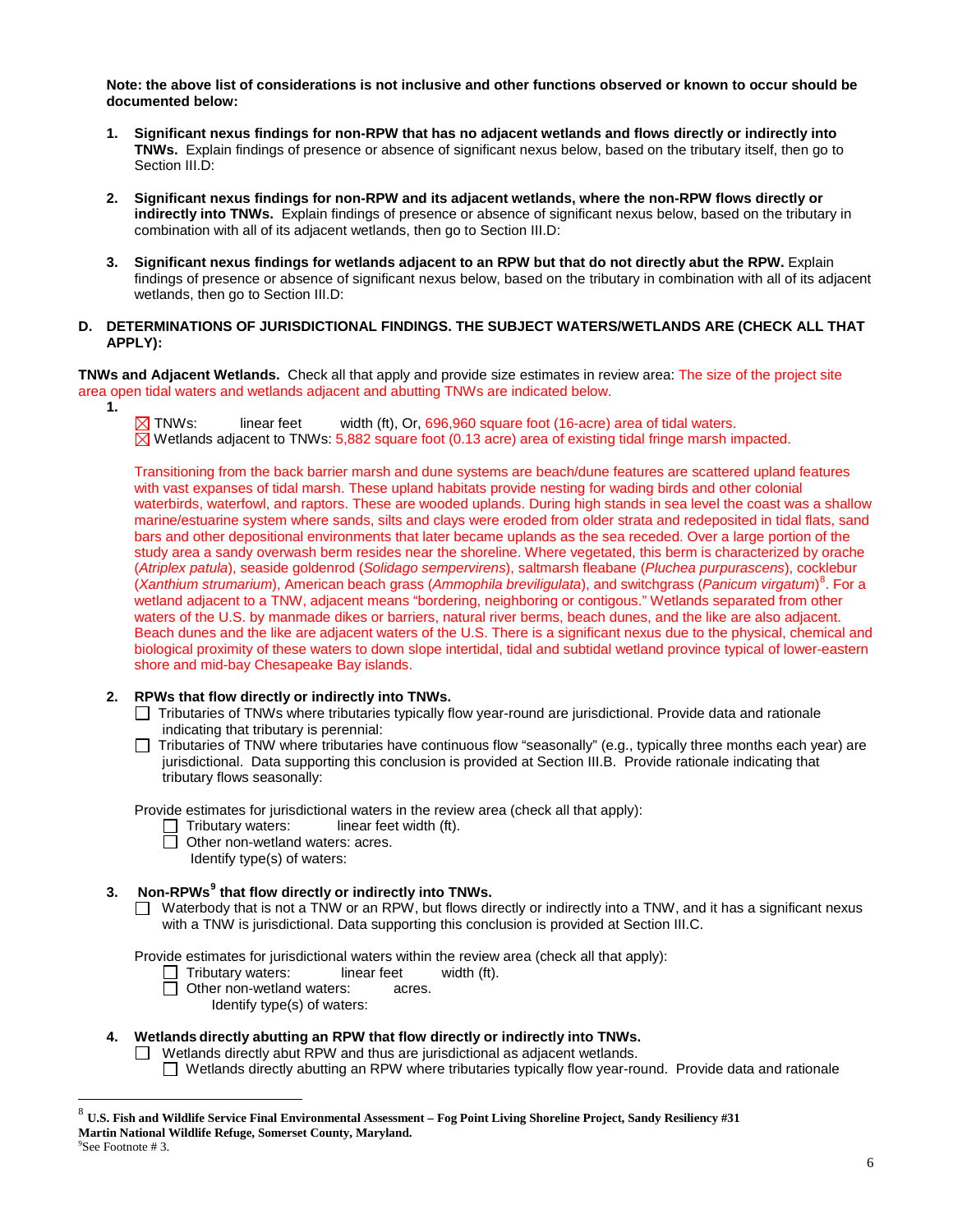indicating that tributary is perennial in Section III.D.2, above. Provide rationale indicating that wetland is directly abutting an RPW:

Wetlands directly abutting an RPW where tributaries typically flow "seasonally." Provide data indicating that tributary is seasonal in Section III.B and rationale in Section III.D.2, above. Provide rationale indicating that wetland is directly abutting an RPW:

Provide acreage estimates for jurisdictional wetlands in the review area: acres.

## **5. Wetlands adjacent to but not directly abutting an RPW that flow directly or indirectly into TNWs.**

 $\Box$  Wetlands that do not directly abut an RPW, but when considered in combination with the tributary to which they are adjacent and with similarly situated adjacent wetlands, have a significant nexus with a TNW are jurisidictional. Data supporting this conclusion is provided at Section III.C.

Provide acreage estimates for jurisdictional wetlands in the review area: acres.

## **6. Wetlands adjacent to non-RPWs that flow directly or indirectly into TNWs.**

 $\Box$  Wetlands adjacent to such waters, and have when considered in combination with the tributary to which they are adjacent and with similarly situated adjacent wetlands, have a significant nexus with a TNW are jurisdictional. Data supporting this conclusion is provided at Section III.C.

Provide estimates for jurisdictional wetlands in the review area: acres.

# **7. Impoundments of jurisdictional waters. [10](#page-6-0)**

As a general rule, the impoundment of a jurisdictional tributary remains jurisdictional.

- Demonstrate that impoundment was created from "waters of the U.S.," or
- Demonstrate that water meets the criteria for one of the categories presented above (1-6), or
- П Demonstrate that water is isolated with a nexus to commerce (see E below).

## **E. ISOLATED [INTERSTATE OR INTRA-STATE] WATERS, INCLUDING ISOLATED WETLANDS, THE USE, DEGRADATION OR DESTRUCTION OF WHICH COULD AFFECT INTERSTATE COMMERCE, INCLUDING ANY SUCH WATERS (CHECK ALL THAT APPLY):[11](#page-6-1)**

 $\Box$  which are or could be used by interstate or foreign travelers for recreational or other purposes.

from which fish or shellfish are or could be taken and sold in interstate or foreign commerce.

which are or could be used for industrial purposes by industries in interstate commerce.

Interstate isolated waters.Explain:

Other factors.Explain:

## **Identify water body and summarize rationale supporting determination:**

Provide estimates for jurisdictional waters in the review area (check all that apply):

Tributary waters: linear feet width (ft).

- □ Other non-wetland waters: acres.
	- Identify type(s) of waters:
- Wetlands: acres.

## **F. NON-JURISDICTIONAL WATERS, INCLUDING WETLANDS (CHECK ALL THAT APPLY):**

 $\Box$  If potential wetlands were assessed within the review area, these areas did not meet the criteria in the 1987 Corps of Engineers Wetland Delineation Manual and/or appropriate Regional Supplements.

Review area included isolated waters with no substantial nexus to interstate (or foreign) commerce.

- Prior to the Jan 2001 Supreme Court decision in "*SWANCC*," the review area would have been regulated based solely on the "Migratory Bird Rule" (MBR).
- Waters do not meet the "Significant Nexus" standard, where such a finding is required for jurisdiction. Explain: **.**
- $\boxtimes$  Other: (explain, if not covered above):

<sup>&</sup>lt;sup>10</sup> To complete the analysis refer to the key in Section III.D.6 of the Instructional Guidebook.  $\overline{a}$ 

<span id="page-6-1"></span><span id="page-6-0"></span><sup>&</sup>lt;sup>11</sup> Prior to asserting or declining CWA jurisdiction based solely on this category, Corps Districts will elevate the action to Corps and EPA HQ for **review consistent with the process described in the Corps/EPA** *Memorandum Regarding CWA Act Jurisdiction Following Rapanos.*